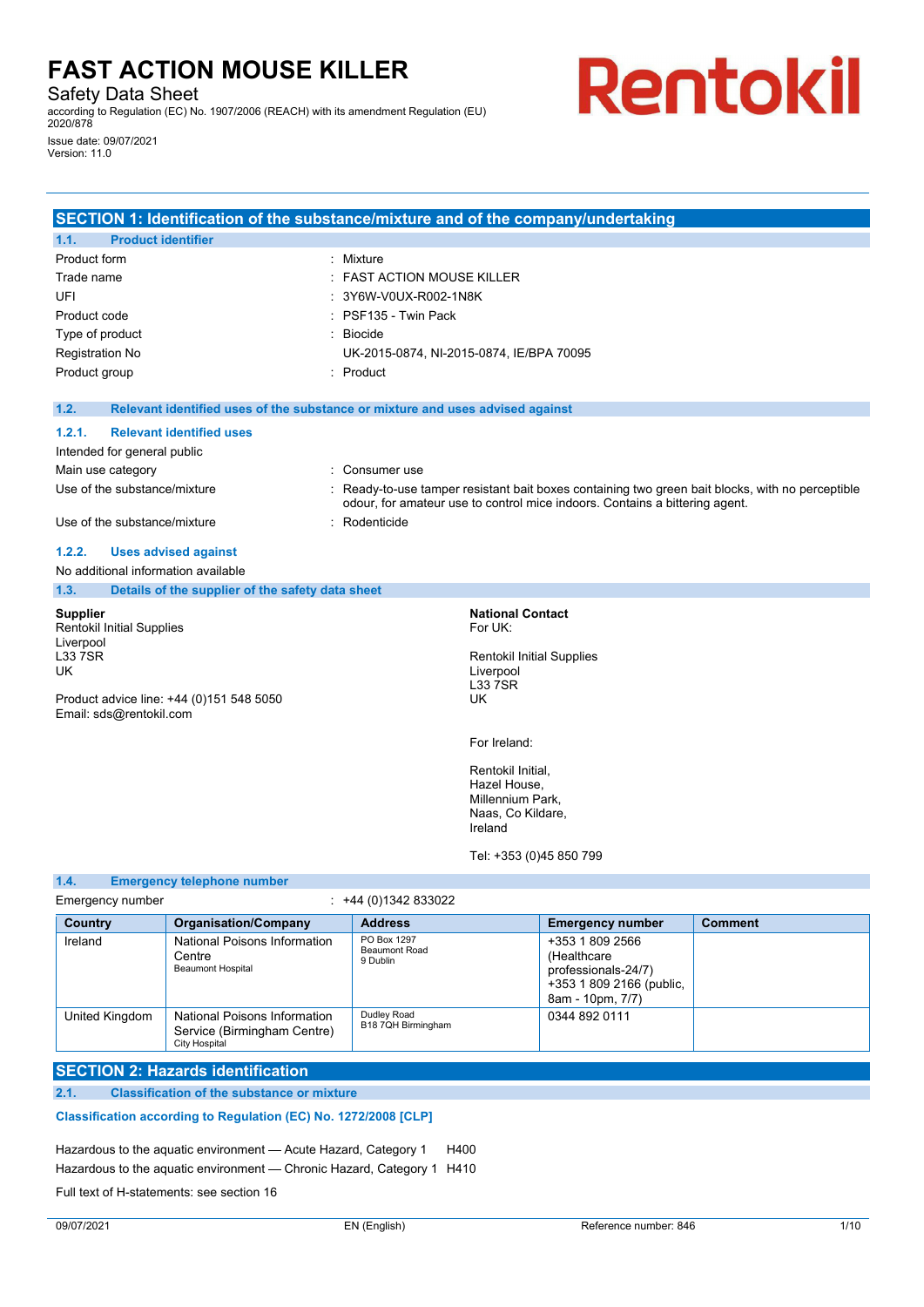Safety Data Sheet

according to Regulation (EC) No. 1907/2006 (REACH) with its amendment Regulation (EU) 2020/878

# **Adverse physicochemical, human health and environmental effects**

No additional information available

# **2.2. Label elements**

| Labelling according to Regulation (EC) No. 1272/2008 [CLP] |                                                                                                                                                                                                                                                                                                        |
|------------------------------------------------------------|--------------------------------------------------------------------------------------------------------------------------------------------------------------------------------------------------------------------------------------------------------------------------------------------------------|
| Hazard pictograms (CLP)                                    | GHS09                                                                                                                                                                                                                                                                                                  |
| Signal word (CLP)                                          | : Warning                                                                                                                                                                                                                                                                                              |
| Hazard statements (CLP)                                    | : H410 - Very toxic to aquatic life with long lasting effects.                                                                                                                                                                                                                                         |
| Precautionary statements (CLP)                             | : P101 - If medical advice is needed, have product container or label at hand.<br>P102 - Keep out of reach of children.<br>P103 - Read label before use.<br>P270 - Do not eat, drink or smoke when using this product.<br>P501 - Dispose of contents/container to in accordance with local regulations |

# **2.3. Other hazards**

Other hazards which do not result in classification : None known.

This substance/mixture does not meet the PBT criteria of REACH regulation, annex XIII

# **SECTION 3: Composition/information on ingredients**

# **3.1. Substances**

- Not applicable
- **3.2. Mixtures**

| <b>Name</b>                                                                                                                | <b>Product identifier</b>                                                 | $\frac{9}{6}$  | <b>Classification according to</b><br><b>Regulation (EC) No.</b><br>1272/2008 [CLP]                                                               |
|----------------------------------------------------------------------------------------------------------------------------|---------------------------------------------------------------------------|----------------|---------------------------------------------------------------------------------------------------------------------------------------------------|
| chloralose (INN), $(R)-1,2-O-(2,2,2-trichloroethylidene)-\alpha-D-$<br>glucofuranose, glucochloralose, anhydroglucochloral | (CAS-No.) 15879-93-3<br>(EC-No.) 240-016-7<br>(EC Index-No.) 605-013-00-0 | 4              | Acute Tox. 4 (Inhalation), H332<br>Acute Tox. 3 (Oral), H301<br>STOT SE 3. H336<br>Aquatic Acute 1, H400 (M=10)<br>Aquatic Chronic 1, H410 (M=10) |
| Butylated Hydroxytoluene<br>substance with national workplace exposure limit(s) (IE, GB)                                   | (CAS-No.) 128-37-0<br>(EC-No.) 204-881-4                                  | $0.001 - 0.01$ | Aquatic Acute 1, H400<br>Aquatic Chronic 1, H410                                                                                                  |

# Full text of H- and EUH-statements: see section 16

| <b>SECTION 4: First aid measures</b>                                |                                                                                                                                    |
|---------------------------------------------------------------------|------------------------------------------------------------------------------------------------------------------------------------|
| <b>Description of first aid measures</b><br>4.1.                    |                                                                                                                                    |
| First-aid measures general                                          | Never give anything by mouth to an unconscious person. If you feel unwell, seek medical<br>advice (show the label where possible). |
| First-aid measures after inhalation                                 | Allow affected person to breathe fresh air. Allow the victim to rest.                                                              |
| First-aid measures after skin contact                               | Remove affected clothing and wash all exposed skin area with mild soap and water, followed<br>by warm water rinse.                 |
| First-aid measures after eye contact                                | Rinse immediately with plenty of water. Obtain medical attention if pain, blinking or redness<br>persists.                         |
| First-aid measures after ingestion                                  | : Rinse mouth. Do NOT induce vomiting. Obtain emergency medical attention.                                                         |
| 4.2.<br>Most important symptoms and effects, both acute and delayed |                                                                                                                                    |
| Symptoms/effects                                                    | : Not expected to present a significant hazard under anticipated conditions of normal use.                                         |
| Symptoms/effects after inhalation                                   | Not expected to be a primary route of exposure.                                                                                    |
| Symptoms/effects after skin contact                                 | None known.                                                                                                                        |
| Symptoms/effects after eye contact                                  | : None known.                                                                                                                      |
| Symptoms/effects after ingestion                                    | Excessive concentrations may cause nervous system depression, headache, and weakness<br>leading to unconsciousness.                |
| Symptoms/effects upon intravenous<br>administration                 | Not expected to be a primary route of exposure.                                                                                    |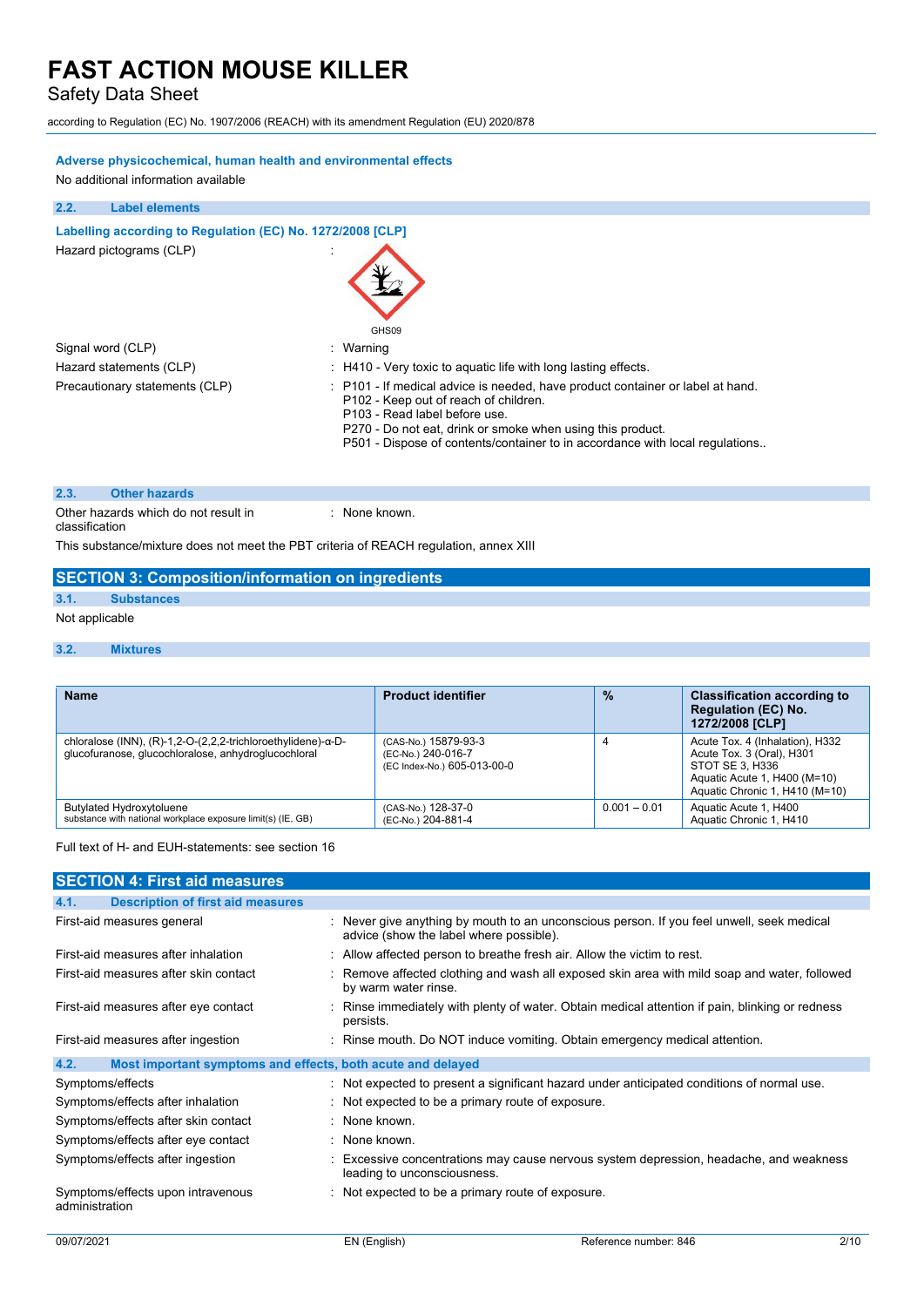Safety Data Sheet

according to Regulation (EC) No. 1907/2006 (REACH) with its amendment Regulation (EU) 2020/878

| Chronic symptoms                                                |             | : None known.                                                                                                                                                                                        |                                                                                                                                                                                                     |  |
|-----------------------------------------------------------------|-------------|------------------------------------------------------------------------------------------------------------------------------------------------------------------------------------------------------|-----------------------------------------------------------------------------------------------------------------------------------------------------------------------------------------------------|--|
| 4.3.                                                            |             | Indication of any immediate medical attention and special treatment needed                                                                                                                           |                                                                                                                                                                                                     |  |
| Treat symptomatically.                                          |             |                                                                                                                                                                                                      |                                                                                                                                                                                                     |  |
| <b>SECTION 5: Firefighting measures</b>                         |             |                                                                                                                                                                                                      |                                                                                                                                                                                                     |  |
| <b>Extinguishing media</b><br>5.1.                              |             |                                                                                                                                                                                                      |                                                                                                                                                                                                     |  |
| Suitable extinguishing media                                    |             | : Foam. Dry powder. Carbon dioxide. Water spray. Sand.                                                                                                                                               |                                                                                                                                                                                                     |  |
| Unsuitable extinguishing media                                  |             | Do not use a heavy water stream.                                                                                                                                                                     |                                                                                                                                                                                                     |  |
| 5.2.<br>Special hazards arising from the substance or mixture   |             |                                                                                                                                                                                                      |                                                                                                                                                                                                     |  |
| Fire hazard                                                     |             | Not flammable.                                                                                                                                                                                       |                                                                                                                                                                                                     |  |
| Reactivity in case of fire                                      |             |                                                                                                                                                                                                      | On burning: release of toxic and corrosive gases/vapours (carbon monoxide - carbon dioxide,<br>chlorine dioxide, nitrous vapours). and: release of toxic and corrosive gases/vapours (chlorine).    |  |
| Hazardous decomposition products in case of<br>fire             |             | $\therefore$ Chlorine (CI) and other toxic vapours may be formed in the event of a fire.                                                                                                             |                                                                                                                                                                                                     |  |
| 5.3.<br><b>Advice for firefighters</b>                          |             |                                                                                                                                                                                                      |                                                                                                                                                                                                     |  |
| Precautionary measures fire                                     |             | None known.                                                                                                                                                                                          |                                                                                                                                                                                                     |  |
| Firefighting instructions                                       |             | chemical fire. Prevent fire fighting water from entering the environment.                                                                                                                            | Use water spray or fog for cooling exposed containers. Exercise caution when fighting any                                                                                                           |  |
| Protection during firefighting<br>Other information             |             | courses.                                                                                                                                                                                             | Do not enter fire area without proper protective equipment, including respiratory protection.<br>Avoid release to the environment. Do not allow run-off from fire fighting to enter drains or water |  |
| <b>SECTION 6: Accidental release measures</b>                   |             |                                                                                                                                                                                                      |                                                                                                                                                                                                     |  |
| 6.1.                                                            |             | Personal precautions, protective equipment and emergency procedures                                                                                                                                  |                                                                                                                                                                                                     |  |
| 6.1.1.<br>For non-emergency personnel                           |             |                                                                                                                                                                                                      |                                                                                                                                                                                                     |  |
| <b>Emergency procedures</b>                                     |             | Evacuate unnecessary personnel.                                                                                                                                                                      |                                                                                                                                                                                                     |  |
| Measures in case of dust release                                |             | Not applicable.                                                                                                                                                                                      |                                                                                                                                                                                                     |  |
| 6.1.2.<br>For emergency responders                              |             |                                                                                                                                                                                                      |                                                                                                                                                                                                     |  |
| Protective equipment                                            |             | Equip cleanup crew with proper protection.                                                                                                                                                           |                                                                                                                                                                                                     |  |
| Emergency procedures                                            |             | : Ventilate area.                                                                                                                                                                                    |                                                                                                                                                                                                     |  |
| 6.2.<br><b>Environmental precautions</b>                        |             |                                                                                                                                                                                                      |                                                                                                                                                                                                     |  |
|                                                                 |             | Prevent entry to sewers and public waters. Notify authorities if liquid enters sewers or public waters.                                                                                              |                                                                                                                                                                                                     |  |
| 6.3.<br>Methods and material for containment and cleaning up    |             |                                                                                                                                                                                                      |                                                                                                                                                                                                     |  |
| Methods for cleaning up                                         |             | from other materials.                                                                                                                                                                                | On land, sweep or shovel into suitable containers. Minimise generation of dust. Store away                                                                                                          |  |
| <b>Reference to other sections</b><br>6.4.                      |             |                                                                                                                                                                                                      |                                                                                                                                                                                                     |  |
| See Heading 8. Exposure controls and personal protection.       |             |                                                                                                                                                                                                      |                                                                                                                                                                                                     |  |
| <b>SECTION 7: Handling and storage</b>                          |             |                                                                                                                                                                                                      |                                                                                                                                                                                                     |  |
| <b>Precautions for safe handling</b><br>7.1.                    |             |                                                                                                                                                                                                      |                                                                                                                                                                                                     |  |
| Additional hazards when processed                               |             | Stable under normal conditions of use.                                                                                                                                                               |                                                                                                                                                                                                     |  |
| Precautions for safe handling                                   |             | Wash hands and other exposed areas with mild soap and water before eating, drinking or<br>smoking and when leaving work. Provide good ventilation in process area to prevent formation<br>of vapour. |                                                                                                                                                                                                     |  |
| Hygiene measures                                                |             | Wear suitable gloves.                                                                                                                                                                                |                                                                                                                                                                                                     |  |
| 7.2.                                                            |             | Conditions for safe storage, including any incompatibilities                                                                                                                                         |                                                                                                                                                                                                     |  |
| Storage conditions                                              |             | : Keep only in the original container in a cool well ventilated place. Keep away from food, drink<br>and animal feedingstuffs.                                                                       |                                                                                                                                                                                                     |  |
| Incompatible products                                           |             | Strong bases. Strong acids.                                                                                                                                                                          |                                                                                                                                                                                                     |  |
| Sources of ignition. Direct sunlight.<br>Incompatible materials |             |                                                                                                                                                                                                      |                                                                                                                                                                                                     |  |
| 7.3.<br><b>Specific end use(s)</b>                              |             |                                                                                                                                                                                                      |                                                                                                                                                                                                     |  |
| Rodenticide.                                                    |             |                                                                                                                                                                                                      |                                                                                                                                                                                                     |  |
| <b>SECTION 8: Exposure controls/personal protection</b>         |             |                                                                                                                                                                                                      |                                                                                                                                                                                                     |  |
| 8.1.<br><b>Control parameters</b>                               |             |                                                                                                                                                                                                      |                                                                                                                                                                                                     |  |
| Butylated Hydroxytoluene (128-37-0)                             |             |                                                                                                                                                                                                      |                                                                                                                                                                                                     |  |
| Ireland                                                         | Local name  |                                                                                                                                                                                                      | 2,6-Ditertiary-butyl-para-cresol                                                                                                                                                                    |  |
| Ireland                                                         | OEL TWA [1] |                                                                                                                                                                                                      | 10 mg/ $m3$                                                                                                                                                                                         |  |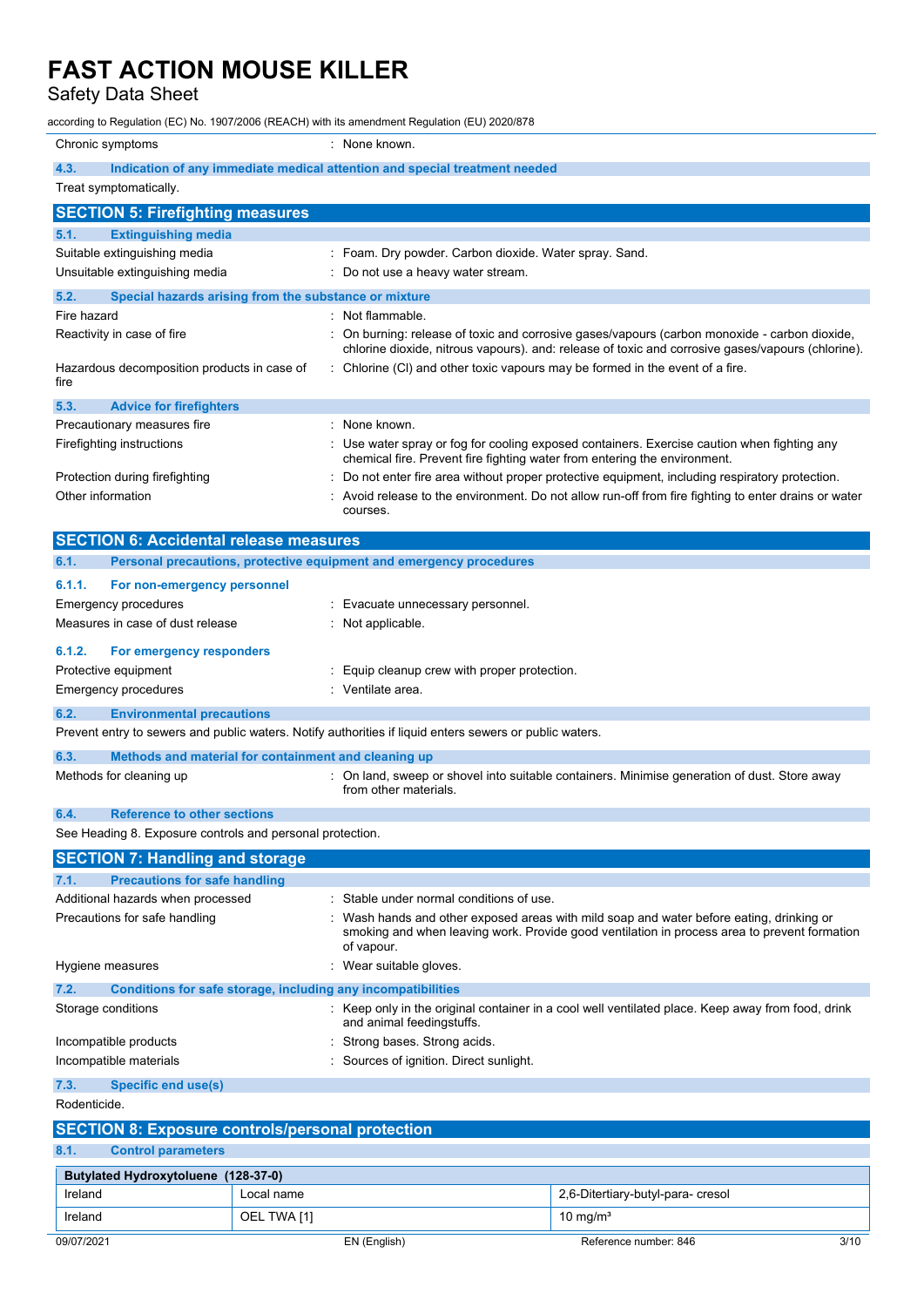# Safety Data Sheet

according to Regulation (EC) No. 1907/2006 (REACH) with its amendment Regulation (EU) 2020/878

| <b>Butylated Hydroxytoluene (128-37-0)</b> |                       |                            |
|--------------------------------------------|-----------------------|----------------------------|
| United Kingdom                             | ∟ocal name            | 2.6-Di-tert-butvl-p-cresol |
| <b>United Kingdom</b>                      | WEL TWA (OEL TWA) [1] | 10 mg/m <sup>3</sup>       |

#### **8.2. Exposure controls**

# **Personal protective equipment:**

Avoid all unnecessary exposure.

#### **Hand protection:**

Wear protective gloves.

#### **Skin and body protection:**

Wear suitable protective clothing

#### **Environmental exposure controls:**

Avoid release to the environment. Refer to special instructions/safety data sheets.

#### **Other information:**

Do not eat, drink or smoke during use.

| <b>SECTION 9: Physical and chemical properties</b>                         |                   |                       |      |
|----------------------------------------------------------------------------|-------------------|-----------------------|------|
| 9.1.<br>Information on basic physical and chemical properties              |                   |                       |      |
| Physical state                                                             | : Solid           |                       |      |
| Colour                                                                     | Green.            |                       |      |
| Odour                                                                      | Odourless.        |                       |      |
| Odour threshold                                                            | No data available |                       |      |
| рH                                                                         | No data available |                       |      |
| Relative evaporation rate (butylacetate=1)                                 | No data available |                       |      |
| Melting point                                                              | No data available |                       |      |
| Freezing point                                                             | No data available |                       |      |
| Boiling point                                                              | No data available |                       |      |
| Flash point                                                                | No data available |                       |      |
| Auto-ignition temperature                                                  | No data available |                       |      |
| Decomposition temperature                                                  | No data available |                       |      |
| Flammability (solid, gas)                                                  | Non flammable.    |                       |      |
| Vapour pressure                                                            | No data available |                       |      |
| Relative vapour density at 20 °C                                           | No data available |                       |      |
| Relative density                                                           | No data available |                       |      |
| Solubility                                                                 | No data available |                       |      |
| Partition coefficient n-octanol/water (Log Pow)                            | No data available |                       |      |
| Viscosity, kinematic                                                       | No data available |                       |      |
| Viscosity, dynamic                                                         | No data available |                       |      |
| <b>Explosive properties</b>                                                | No data available |                       |      |
| Oxidising properties                                                       | No data available |                       |      |
| <b>Explosive limits</b>                                                    | No data available |                       |      |
| 9.2.<br><b>Other information</b>                                           |                   |                       |      |
| No additional information available                                        |                   |                       |      |
| <b>SECTION 10: Stability and reactivity</b>                                |                   |                       |      |
| 10.1.<br><b>Reactivity</b>                                                 |                   |                       |      |
| If the product is involved in a fire, it can release toxic chlorine gases. |                   |                       |      |
| 10.2.<br><b>Chemical stability</b>                                         |                   |                       |      |
| Not established.                                                           |                   |                       |      |
| 10.3.<br><b>Possibility of hazardous reactions</b>                         |                   |                       |      |
| Not established.                                                           |                   |                       |      |
| <b>Conditions to avoid</b><br>10.4.                                        |                   |                       |      |
| Direct sunlight. Extremely high or low temperatures.                       |                   |                       |      |
| 09/07/2021                                                                 | EN (English)      | Reference number: 846 | 4/10 |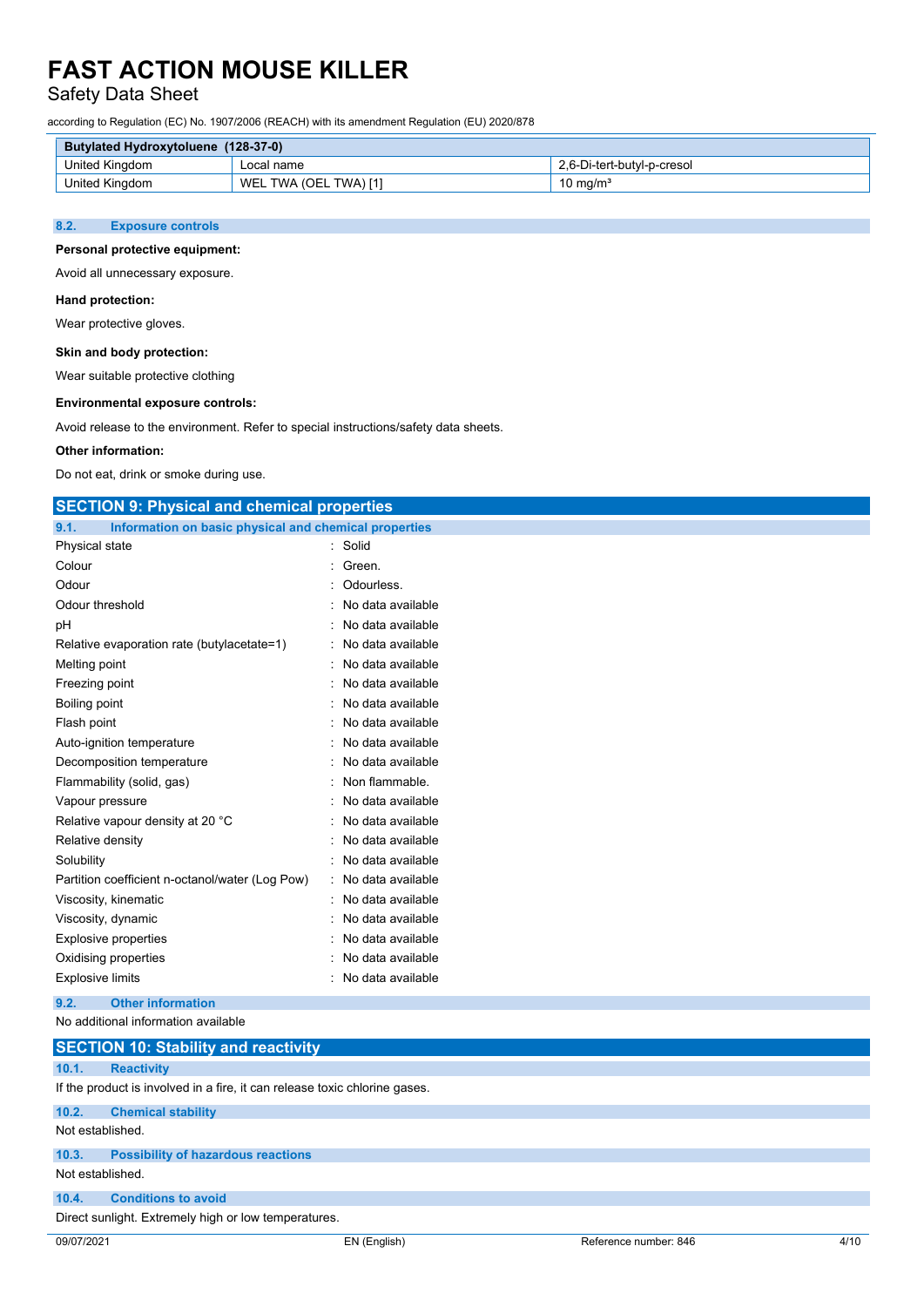# Safety Data Sheet

| according to Regulation (EC) No. 1907/2006 (REACH) with its amendment Regulation (EU) 2020/878 |                                                                                                                              |
|------------------------------------------------------------------------------------------------|------------------------------------------------------------------------------------------------------------------------------|
| <b>Incompatible materials</b><br>10.5.                                                         |                                                                                                                              |
| Strong acids. Strong bases.                                                                    |                                                                                                                              |
| 10.6.<br><b>Hazardous decomposition products</b>                                               |                                                                                                                              |
| Fume. Carbon monoxide. Carbon dioxide.                                                         |                                                                                                                              |
|                                                                                                |                                                                                                                              |
| <b>SECTION 11: Toxicological information</b>                                                   |                                                                                                                              |
| 11.1.<br>Information on toxicological effects                                                  |                                                                                                                              |
| Acute toxicity                                                                                 | : Not classified                                                                                                             |
| Butylated Hydroxytoluene (128-37-0)                                                            |                                                                                                                              |
| LD50 oral rat                                                                                  | > 2930 mg/kg                                                                                                                 |
|                                                                                                | chloralose (INN), (R)-1,2-O-(2,2,2-trichloroethylidene)-α-D-glucofuranose, glucochloralose, anhydroglucochloral (15879-93-3) |
| LD50 oral rat                                                                                  | 341 mg/kg                                                                                                                    |
| Skin corrosion/irritation                                                                      | : Not classified                                                                                                             |
| Additional information                                                                         | Based on available data, the classification criteria are not met                                                             |
| Serious eye damage/irritation                                                                  | Not classified                                                                                                               |
| Additional information                                                                         | Based on available data, the classification criteria are not met                                                             |
| Respiratory or skin sensitisation                                                              | Not classified                                                                                                               |
| Additional information                                                                         | Based on available data, the classification criteria are not met                                                             |
| Germ cell mutagenicity                                                                         | Not classified                                                                                                               |
|                                                                                                | Based on available data, the classification criteria are not met                                                             |
| Carcinogenicity                                                                                | Not classified                                                                                                               |
| Additional information                                                                         | Based on available data, the classification criteria are not met                                                             |
| Reproductive toxicity                                                                          | Not classified                                                                                                               |
| Additional information                                                                         | Based on available data, the classification criteria are not met                                                             |
| STOT-single exposure                                                                           | Not classified                                                                                                               |
| Additional information                                                                         | Based on available data, the classification criteria are not met                                                             |
| STOT-repeated exposure                                                                         | Not classified                                                                                                               |
| Additional information                                                                         | Based on available data, the classification criteria are not met                                                             |
| Aspiration hazard                                                                              | Not classified                                                                                                               |
| Additional information                                                                         | Based on available data, the classification criteria are not met                                                             |
| Potential adverse human health effects and<br>symptoms                                         | Based on available data, the classification criteria are not met.                                                            |
| <b>SECTION 12: Ecological information</b>                                                      |                                                                                                                              |
| 12.1.<br><b>Toxicity</b>                                                                       |                                                                                                                              |
| Ecology - water                                                                                | : Very toxic to aquatic life with long lasting effects.                                                                      |
| Butylated Hydroxytoluene (128-37-0)                                                            |                                                                                                                              |
| LC50 - Fish [1]                                                                                | $> 0.57$ mg/l                                                                                                                |
| EC50 - Crustacea [1]                                                                           | $0.61$ mg/l                                                                                                                  |

**12.4. Mobility in soil** 

**12.2. Persistence and degradability FAST ACTION MOUSE KILLER** 

**12.3. Bioaccumulative potential FAST ACTION MOUSE KILLER** 

No additional information available

# **12.5. Results of PBT and vPvB assessment**

EC50 - Crustacea [1] 0.027 mg/l

Persistence and degradability Not established.

Bioaccumulative potential Not established.

**FAST ACTION MOUSE KILLER** 

This substance/mixture does not meet the PBT criteria of REACH regulation, annex XIII

**chloralose (INN), (R)-1,2-O-(2,2,2-trichloroethylidene)- -D-glucofuranose, glucochloralose, anhydroglucochloral (15879-93-3)**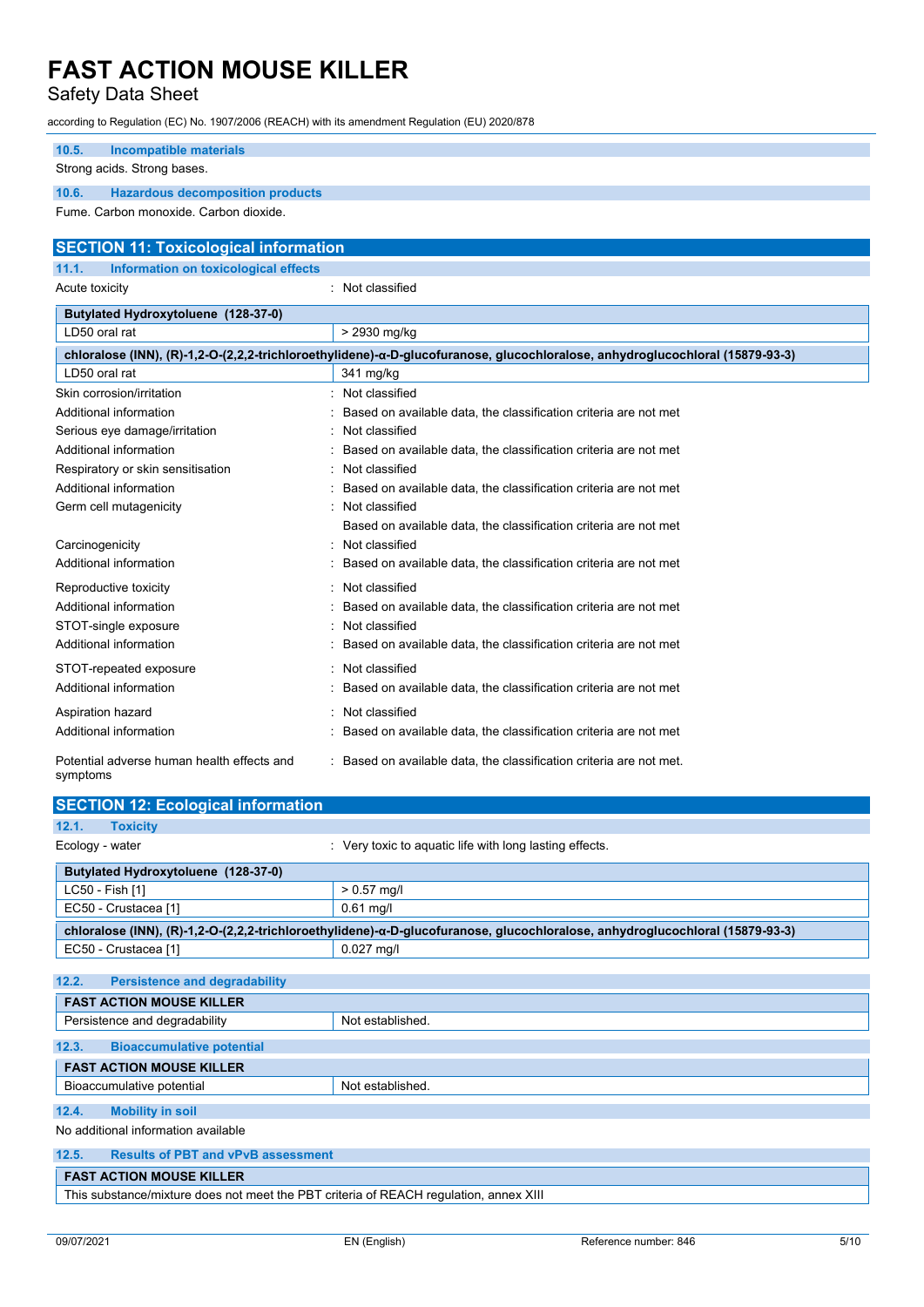# Safety Data Sheet

according to Regulation (EC) No. 1907/2006 (REACH) with its amendment Regulation (EU) 2020/878

| 12.6.<br><b>Other adverse effects</b>            |                                                                                                                                                                                                                        |
|--------------------------------------------------|------------------------------------------------------------------------------------------------------------------------------------------------------------------------------------------------------------------------|
| Additional information                           | : Avoid release to the environment.                                                                                                                                                                                    |
| <b>SECTION 13: Disposal considerations</b>       |                                                                                                                                                                                                                        |
| 13.1.<br><b>Waste treatment methods</b>          |                                                                                                                                                                                                                        |
| Product/Packaging disposal recommendations       | : This product is for amateur use and can be disposed of as normal household waste. However,<br>if used in a place of work, any product and empty container must be disposed of as controlled<br>waste.                |
| Ecology - waste materials                        | : Avoid release to the environment.                                                                                                                                                                                    |
| <b>SECTION 14: Transport information</b>         |                                                                                                                                                                                                                        |
| In accordance with ADR / IMDG / IATA / ADN / RID |                                                                                                                                                                                                                        |
| 14.1.<br><b>UN number</b>                        |                                                                                                                                                                                                                        |
| UN-No. (ADR)                                     | : 3077                                                                                                                                                                                                                 |
| UN-No. (IMDG)                                    | 3077                                                                                                                                                                                                                   |
| UN-No. (IATA)                                    | 3077                                                                                                                                                                                                                   |
| UN-No. (ADN)                                     | 3077                                                                                                                                                                                                                   |
| UN-No. (RID)                                     | : 3077                                                                                                                                                                                                                 |
| 14.2.<br><b>UN proper shipping name</b>          |                                                                                                                                                                                                                        |
| Proper Shipping Name (ADR)                       | : ENVIRONMENTALLY HAZARDOUS SUBSTANCE, SOLID, N.O.S.                                                                                                                                                                   |
| Proper Shipping Name (IMDG)                      | ENVIRONMENTALLY HAZARDOUS SUBSTANCE, SOLID, N.O.S.<br>÷                                                                                                                                                                |
| Proper Shipping Name (IATA)                      | Environmentally Hazardous Substance, Solid, N.O.S.<br>÷                                                                                                                                                                |
| Proper Shipping Name (ADN)                       | ENVIRONMENTALLY HAZARDOUS SUBSTANCE, SOLID, N.O.S.                                                                                                                                                                     |
| Proper Shipping Name (RID)                       | ENVIRONMENTALLY HAZARDOUS SUBSTANCE, SOLID, N.O.S.                                                                                                                                                                     |
| Transport document description (ADR)             | UN 3077 ENVIRONMENTALLY HAZARDOUS SUBSTANCE, SOLID, N.O.S. (CONTAINS ;<br>chloralose (INN), (R)-1,2-O-(2,2,2-trichloroethylidene)-α-D-glucofuranose, glucochloralose,<br>anhydroglucochloral(15879-93-3)), 9, III, (E) |
| Transport document description (IMDG)            | : UN 3077 ENVIRONMENTALLY HAZARDOUS SUBSTANCE, SOLID, N.O.S., 9, III, MARINE<br><b>POLLUTANT</b>                                                                                                                       |
| Transport document description (IATA)            | : UN 3077 Environmentally Hazardous Substance, Solid, N.O.S, 9, III                                                                                                                                                    |
| Transport document description (ADN)             | UN 3077 ENVIRONMENTALLY HAZARDOUS SUBSTANCE, SOLID, N.O.S., 9, III                                                                                                                                                     |
| Transport document description (RID)             | : UN 3077 ENVIRONMENTALLY HAZARDOUS SUBSTANCE, SOLID, N.O.S., 9, III                                                                                                                                                   |
| 14.3.<br><b>Transport hazard class(es)</b>       |                                                                                                                                                                                                                        |
| <b>ADR</b>                                       |                                                                                                                                                                                                                        |
| Transport hazard class(es) (ADR)                 | : 9                                                                                                                                                                                                                    |
| Danger labels (ADR)                              | $\cdot$ 9,                                                                                                                                                                                                             |



# **IMDG**

Transport hazard class(es) (IMDG) : 9 Danger labels (IMDG)  $\qquad \qquad$  : 9,

# **Example 2008**

# **IATA**

| Transport hazard class(es) (IATA) | : 9  |
|-----------------------------------|------|
| Danger labels (IATA)              | : 9. |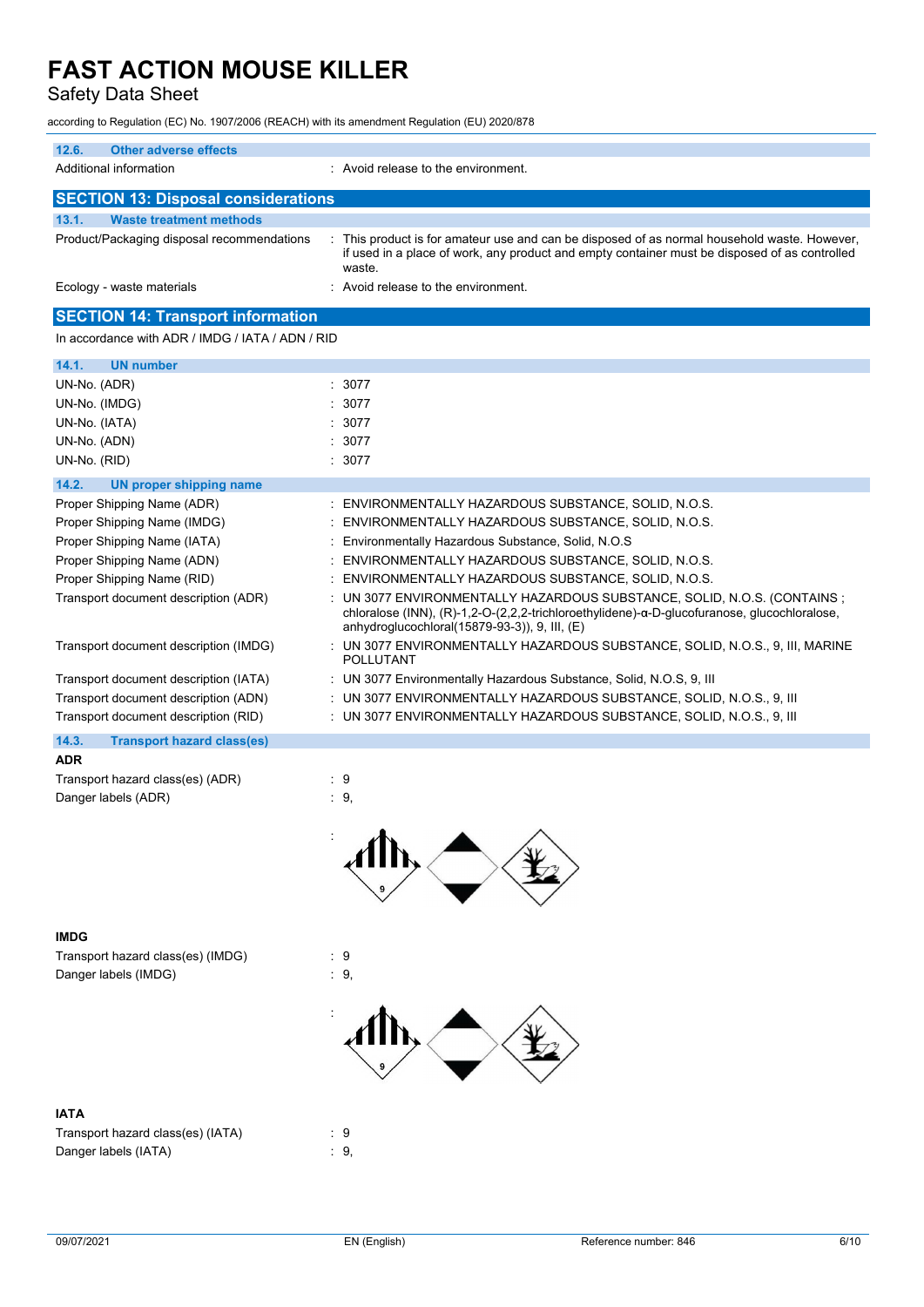# Safety Data Sheet

according to Regulation (EC) No. 1907/2006 (REACH) with its amendment Regulation (EU) 2020/878



# **ADN**

Transport hazard class(es) (ADN) : 9 Danger labels (ADN)  $\qquad \qquad$  : 9,



| <b>RID</b>                                   |                                          |
|----------------------------------------------|------------------------------------------|
| Transport hazard class(es) (RID)             | :9                                       |
| Danger labels (RID)                          | : 9                                      |
|                                              |                                          |
| 14.4.<br><b>Packing group</b>                |                                          |
| Packing group (ADR)                          | $\pm$ III                                |
| Packing group (IMDG)                         | $\pm$ 111                                |
| Packing group (IATA)                         | $\pm$ 111                                |
| Packing group (ADN)                          | $\pm$ 111                                |
| Packing group (RID)                          | $\pm$ III                                |
| 14.5.<br><b>Environmental hazards</b>        |                                          |
| Dangerous for the environment                | : Yes                                    |
| Marine pollutant                             | : Yes                                    |
| Other information                            | : No supplementary information available |
| 14.6.<br><b>Special precautions for user</b> |                                          |
| - Overland transport                         |                                          |
| Classification code (ADR)                    | : M7                                     |
| Special provisions (ADR)                     | : 274.335.601                            |

| Special provisions (ADR)                                                   | : 274, 335, 601           |
|----------------------------------------------------------------------------|---------------------------|
| Limited quantities (ADR)                                                   | : 5kg                     |
| Excepted quantities (ADR)                                                  | : E1                      |
| Packing instructions (ADR)                                                 | : P002, IBC08, LP02, R001 |
| Special packing provisions (ADR)                                           | : PP12, B3                |
| Mixed packing provisions (ADR)                                             | : MP10                    |
| Portable tank and bulk container instructions<br>(ADR)                     | : T1, BK1, BK2            |
| Portable tank and bulk container special<br>provisions (ADR)               | : TP33                    |
| Tank code (ADR)                                                            | : SGAV, LGBV              |
| Vehicle for tank carriage                                                  | : AT                      |
| Transport category (ADR)                                                   | : 3                       |
| Special provisions for carriage - Packages<br>(ADR)                        | : V13                     |
| Special provisions for carriage - Bulk (ADR)                               | : VV1                     |
| Special provisions for carriage - Loading.<br>unloading and handling (ADR) | $\therefore$ CV13         |
| Hazard identification number (Kemler No.)                                  | : 90                      |
|                                                                            |                           |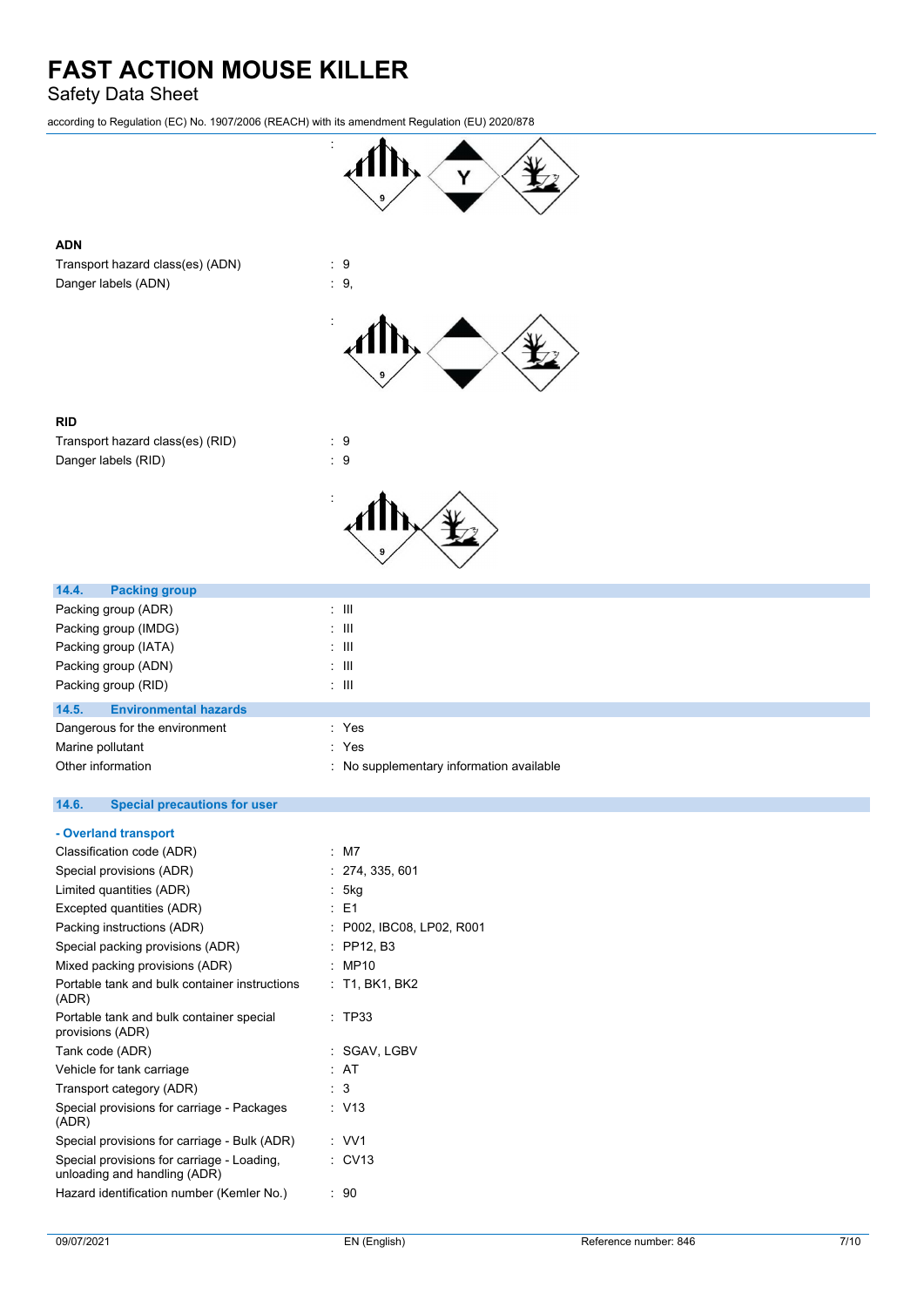Safety Data Sheet

according to Regulation (EC) No. 1907/2006 (REACH) with its amendment Regulation (EU) 2020/878

| Orange plates                                                |                                                                                                  |
|--------------------------------------------------------------|--------------------------------------------------------------------------------------------------|
|                                                              | 90                                                                                               |
|                                                              | 3077                                                                                             |
|                                                              |                                                                                                  |
| Tunnel restriction code (ADR)                                | $E_{\rm E}$                                                                                      |
| EAC code                                                     | : 2Z                                                                                             |
| - Transport by sea                                           |                                                                                                  |
| Special provisions (IMDG)                                    | : 274, 335, 966, 967                                                                             |
| Limited quantities (IMDG)                                    | $: 5$ kg                                                                                         |
| Excepted quantities (IMDG)                                   | $\therefore$ E1                                                                                  |
| Packing instructions (IMDG)                                  | : P002, LP02                                                                                     |
| Special packing provisions (IMDG)                            | $\therefore$ PP12                                                                                |
| IBC packing instructions (IMDG)                              | : IBCO8                                                                                          |
| IBC special provisions (IMDG)                                | $\therefore$ B3                                                                                  |
| Tank instructions (IMDG)                                     | : T1, BK1, BK2, BK3                                                                              |
| Tank special provisions (IMDG)                               | : TP33                                                                                           |
| EmS-No. (Fire)                                               | $: F-A$                                                                                          |
| EmS-No. (Spillage)                                           | $: S-F$                                                                                          |
| Stowage category (IMDG)                                      | $\therefore$ A                                                                                   |
|                                                              |                                                                                                  |
| - Air transport                                              |                                                                                                  |
| PCA Excepted quantities (IATA)                               | $\therefore$ E1                                                                                  |
| PCA Limited quantities (IATA)                                | : Y956                                                                                           |
| PCA limited quantity max net quantity (IATA)                 | : 30kgG                                                                                          |
| PCA packing instructions (IATA)                              | $\therefore$ 956                                                                                 |
| PCA max net quantity (IATA)                                  | : 400kg                                                                                          |
| CAO packing instructions (IATA)                              | : 956                                                                                            |
| CAO max net quantity (IATA)                                  | : 400kg                                                                                          |
| Special provisions (IATA)                                    | $:$ A97, A158, A179, A197                                                                        |
| ERG code (IATA)                                              | $\therefore$ 9L                                                                                  |
| - Inland waterway transport                                  |                                                                                                  |
| Classification code (ADN)                                    | $:$ M7                                                                                           |
| Special provisions (ADN)                                     | : 274, 335, 61                                                                                   |
| Limited quantities (ADN)                                     | $: 5$ kg                                                                                         |
| Excepted quantities (ADN)                                    | $\therefore$ E1                                                                                  |
| Carriage permitted (ADN)                                     | : $T^* B^{**}$                                                                                   |
| Equipment required (ADN)                                     | $\therefore$ PP, A                                                                               |
| Number of blue cones/lights (ADN)                            | : 0                                                                                              |
| Additional requirements/Remarks (ADN)                        | : * Only in the molten state. ** For carriage in bulk see also 7.1.4.1. ** * Only in the case of |
|                                                              | transport in bulk.                                                                               |
| - Rail transport                                             |                                                                                                  |
| Classification code (RID)                                    | $:$ M7                                                                                           |
| Special provisions (RID)                                     | : 274, 335, 601                                                                                  |
| Limited quantities (RID)                                     | : 5kg                                                                                            |
| Excepted quantities (RID)                                    | $\therefore$ E1                                                                                  |
| Packing instructions (RID)                                   | : P002, IBC08, LP02, R001                                                                        |
| Special packing provisions (RID)                             | : $PP12, B3$                                                                                     |
| Mixed packing provisions (RID)                               | : MP10                                                                                           |
| Portable tank and bulk container instructions                | $:$ T1, BK1, BK2                                                                                 |
| (RID)                                                        |                                                                                                  |
| Portable tank and bulk container special<br>provisions (RID) | $\therefore$ TP33                                                                                |
| Tank codes for RID tanks (RID)                               | : SGAV, LGBV                                                                                     |
| Transport category (RID)                                     | $\therefore$ 3                                                                                   |
| Special provisions for carriage - Packages<br>(RID)          | $\therefore$ W13                                                                                 |
| Special provisions for carriage - Bulk (RID)                 | $\cdot$ VW1                                                                                      |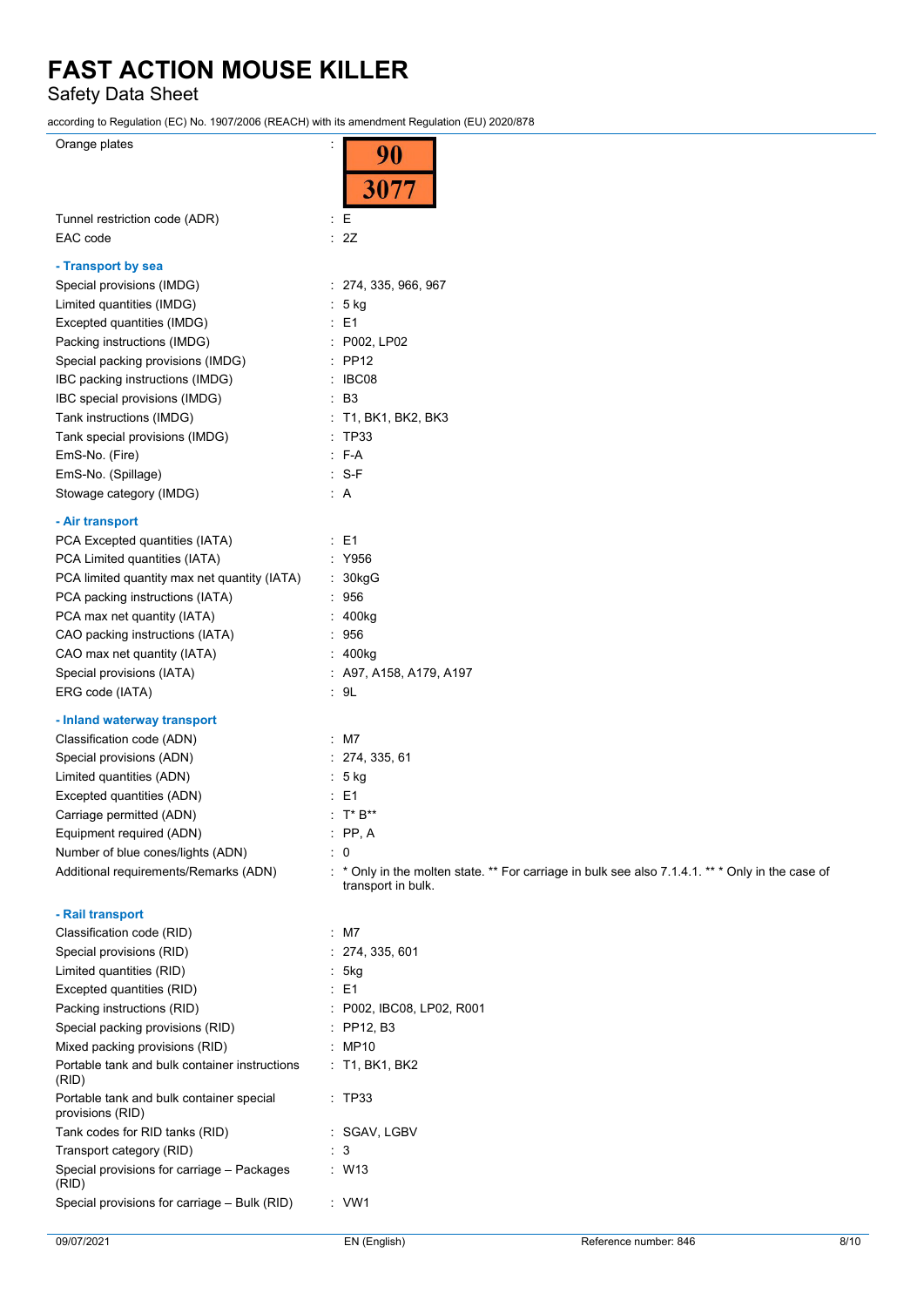# Safety Data Sheet

according to Regulation (EC) No. 1907/2006 (REACH) with its amendment Regulation (EU) 2020/878

| Special provisions for carriage - Loading.<br>unloading and handling (RID) | : CW13. CW31      |
|----------------------------------------------------------------------------|-------------------|
| Colis express (express parcels) (RID)                                      | $\therefore$ CE11 |
| Hazard identification number (RID)                                         | : 90              |

**14.7. Transport in bulk according to Annex II of Marpol and the IBC Code** 

Not applicable

#### **SECTION 15: Regulatory information**

**15.1. Safety, health and environmental regulations/legislation specific for the substance or mixture** 

#### **15.1.1. EU-Regulations**

Contains no REACH substances with Annex XVII restrictions Contains no substance on the REACH candidate list Contains no REACH Annex XIV substances

#### **15.1.2. National regulations**

No additional information available

#### **15.2. Chemical safety assessment**

No chemical safety assessment has been carried out

# **SECTION 16: Other information**

|                             |                                                                                                   | Indication of changes: |       |  |  |  |  |  |
|-----------------------------|---------------------------------------------------------------------------------------------------|------------------------|-------|--|--|--|--|--|
| 16                          |                                                                                                   | Abbreviations and      | Added |  |  |  |  |  |
|                             |                                                                                                   | acronyms               |       |  |  |  |  |  |
| Abbreviations and acronyms: |                                                                                                   |                        |       |  |  |  |  |  |
| <b>REACH</b>                | Registration, Evaluation, Authorisation and Restriction of Chemicals Regulation (EC) No 1907/2006 |                        |       |  |  |  |  |  |
| <b>ADN</b>                  | European Agreement concerning the International Carriage of Dangerous Goods by Inland Waterways   |                        |       |  |  |  |  |  |
| <b>ADR</b>                  | European Agreement concerning the International Carriage of Dangerous Goods by Road               |                        |       |  |  |  |  |  |
| <b>IMDG</b>                 | International Maritime Dangerous Goods                                                            |                        |       |  |  |  |  |  |
| <b>IATA</b>                 | International Air Transport Association                                                           |                        |       |  |  |  |  |  |
| <b>RID</b>                  | Regulations concerning the International Carriage of Dangerous Goods by Rail                      |                        |       |  |  |  |  |  |
| LD50                        | Median lethal dose                                                                                |                        |       |  |  |  |  |  |
| <b>EC50</b>                 | Median effective concentration                                                                    |                        |       |  |  |  |  |  |
| <b>PBT</b>                  | Persistent Bioaccumulative Toxic                                                                  |                        |       |  |  |  |  |  |
| <b>CLP</b>                  | Classification Labelling Packaging Regulation; Regulation (EC) No 1272/2008                       |                        |       |  |  |  |  |  |
|                             |                                                                                                   |                        |       |  |  |  |  |  |

Data sources **State State State State State State State State State State State State State State State State State State State State State State State State State State State State State State State State State State Stat** COUNCIL of 16 December 2008 on classification, labelling and packaging of substances and mixtures, amending and repealing Directives 67/548/EEC and 1999/45/EC, and amending Regulation (EC) No 1907/2006.

# Full text of H- and EUH-statements: Acute Tox. 3 (Oral) **Acute toxicity (oral), Category 3** Acute Tox. 4 (Inhalation) Acute toxicity (inhal.), Category 4 Aquatic Acute 1 **Hazardous to the aquatic environment — Acute Hazard, Category 1** Aquatic Chronic 1 Hazardous to the aquatic environment — Chronic Hazard, Category 1 STOT SE 3 Specific target organ toxicity — Single exposure, Category 3, Narcosis H<sub>301</sub> H<sub>301</sub> Toxic if swallowed H<sub>332</sub> Harmful if inhaled. H336 May cause drowsiness or dizziness. H400 **Very toxic to aquatic life.** H410 **Very toxic to aquatic life with long lasting effects.** Classification and procedure used to derive the classification for mixtures according to Regulation (EC) 1272/2008 [CLP]: Aquatic Acute 1 Material Calculation method Aquatic Chronic 1 **H410** Calculation method

RI - SDS EU (REACH Annex II) CLP

#### **Before using any product, ensure that you read and understand its label.**

The information contained in this safety data sheet is, to the best of our knowledge and belief, accurate and reliable at the time of publication. The information relates only to the specific material designated in this safety data sheet and may not be valid for such material if it is used in combination with any other material(s) or any other use than that specified herein. Neither Rentokil Initial plc<br>nor any of its s